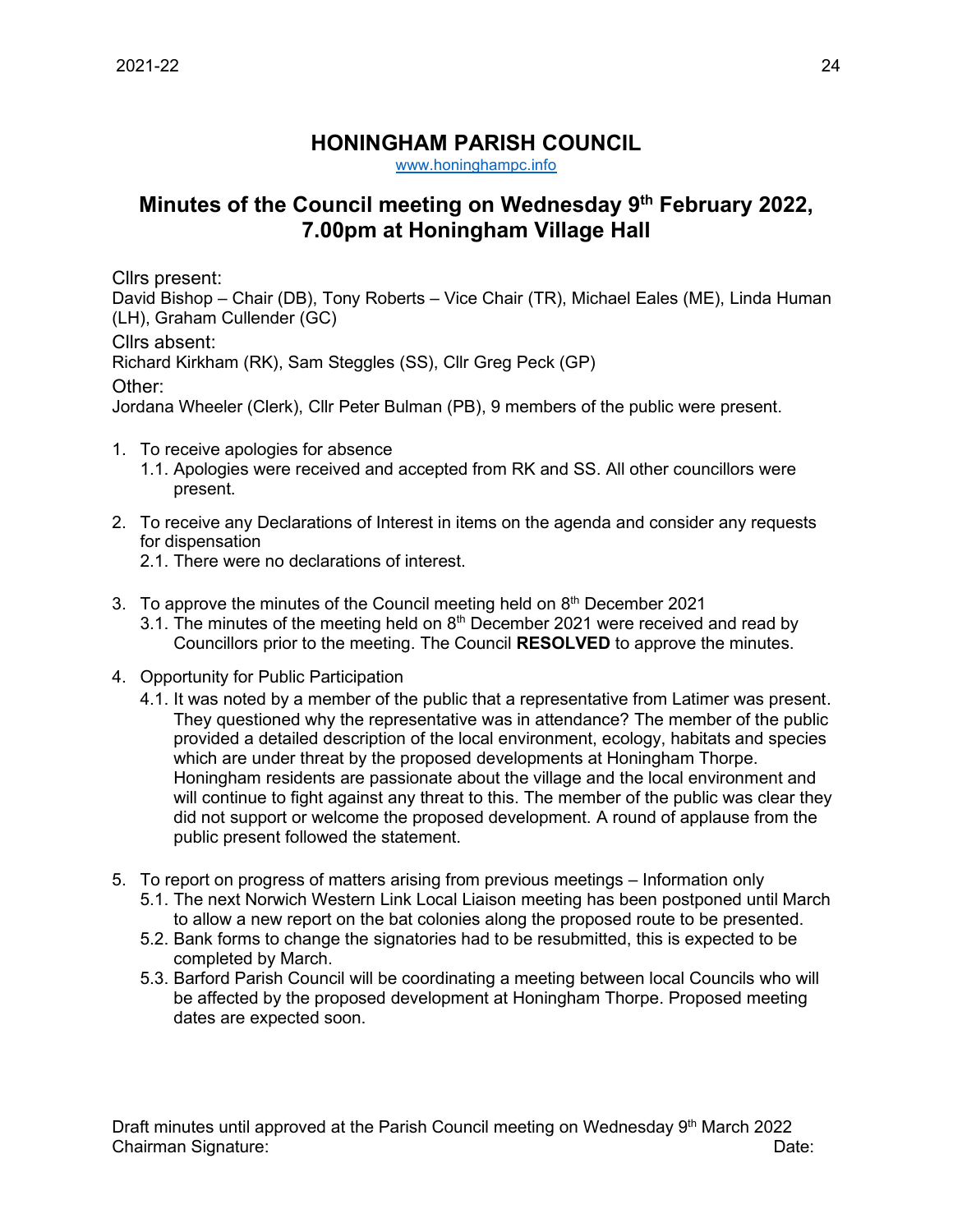6. Finance – To review and approve the bank reconciliation for Dec 2021 – Jan 2022 and approve payments for the following:

The donation to the Parish Pump had not previously been made whilst the newsletter was not being printed. Although 1 edition had been printed the Clerk had not been able to clarify if this was continuing and who to make the payment to. The Council **RESOLVED** to postpone the donation until matters were clarified. The Council **RESOLVED** to approve payment 6.2.

|     | Description                              | Payment<br>Type/Cheque<br>Number | amount  |
|-----|------------------------------------------|----------------------------------|---------|
| 6.1 | Donation to Parish Pump                  | Not made                         | £200.00 |
| 6.2 | Jordana Wheeler - Expenses Dec 21/Jan 22 | <b>BACS</b>                      | £17.36  |

- 7. To appoint an internal auditor for 2021-22
	- 7.1. The Council **RESOLVED** to appoint S Lain as internal auditor for financial year 2021- 22.
- 8. To receive a written update from Latimer on the new settlement at Honingham Thorpe
	- 8.1. The green buffer areas on the settlement maps have been updated and are available on the Latimer website.
	- 8.2. At the Council's request Latimer shared with the Council details on other developments they have completed.
	- 8.3. The Council proposed a name change from Honingham Thorpe. This is being looked at by Latimer.
- 9. To receive an update on improvements at the Bowls Club and play area
	- 9.1. Quotes for fencing around the bowling green were still pending.
	- 9.2. TR has liaised with the village hall regarding the possibility of using some of the land at the bowling green for additional parking. The Chair of the village hall committee is seeking advice from the Charity Commission. Questions were raised regarding ownership and ongoing responsibility for any new car parking. Further information is being sought by the village hall committee.
- 10. To consider publishing Councillor email addresses on the Council website and adopting official Councillor email addresses
	- 10.1. GC made enquiries with Broadland District Council regarding official email addresses, this is not a service they provide. PB noted that communications to the Council should go via the Clerk. The Council **RESOLVED** to continue with the current system and will not publish individual Councillors personal email addresses.
- 11. To review and adopt the following updated policies;
	- 11.1. Co-option Policy

The Council **RESOLVED** to adopt the Co-option policy.

11.2. Complaints Policy

The Council **RESOLVED** to adopt the Complaints policy.

Draft minutes until approved at the Parish Council meeting on Wednesday 9<sup>th</sup> March 2022 Chairman Signature: Date: Date: Date: Date: Date: Date: Date: Date: Date: Date: Date: Date: Date: Date: Date: Date: Date: Date: Date: Date: Date: Date: Date: Date: Date: Date: Date: Date: Date: Date: Date: Date: Date: Date